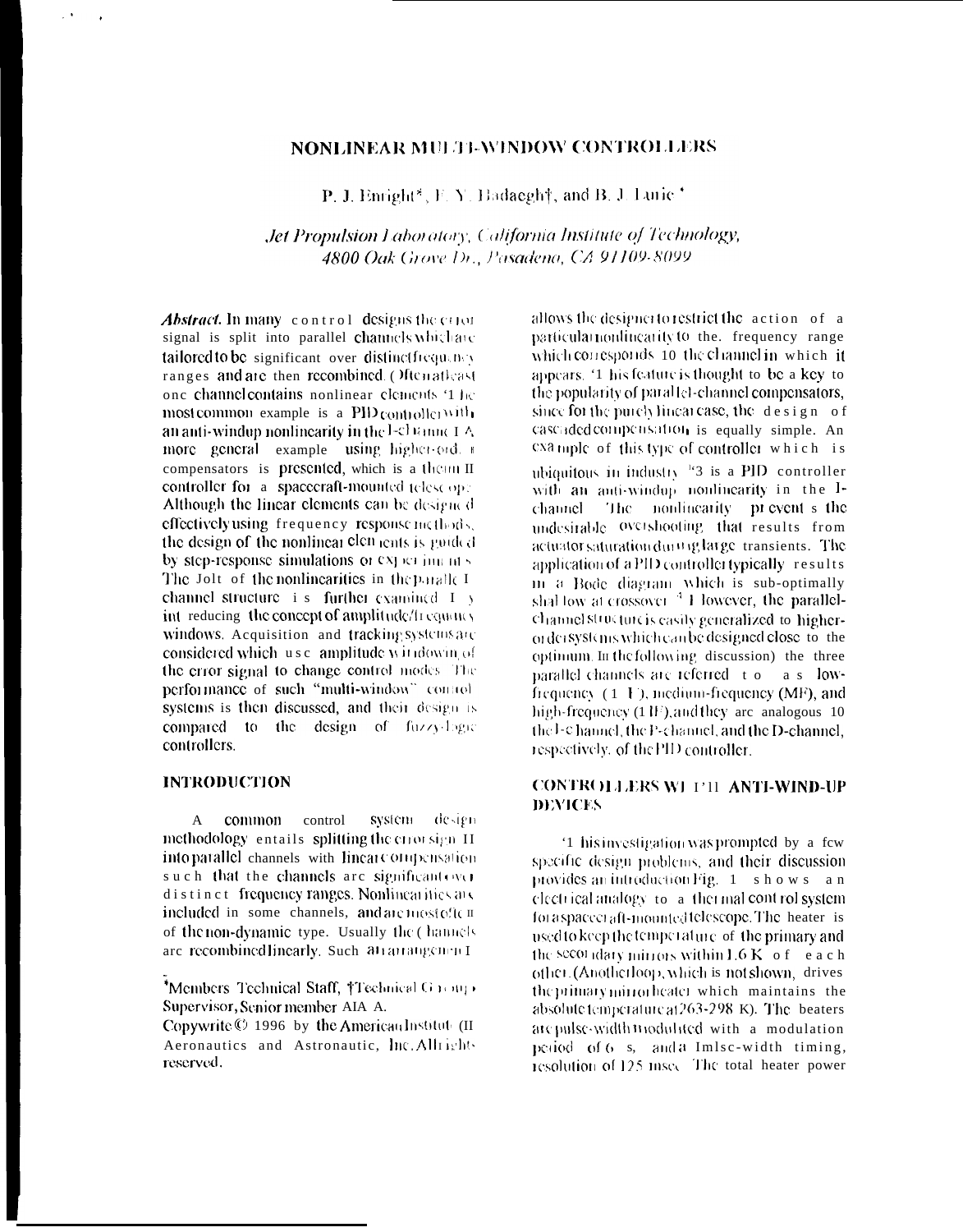cannot exceed 6 W. The frequency response of the plant transfer function from the heaterto the temperature differential is basically that ef III integrator; however there are also radiative 10 sscs, which are nonlinear.



Fig. 1: Thermal controller electricalanalogy

The compensator is implemented in the parallel channels. The compensation of the high-frequency (HF) channel is a complex; de pair:

$$
C^{HF} = \frac{0.1}{s^2 + 0.125s + 0.1}
$$

shown in Fig.  $\beta$ . The parallel connection of the MF and EF channels forms the constant gain region on the Bode diagram near 30 mHz, which is known as the "Bode step," and provides the optimal cut-off.<sup>4</sup> The feedback banowidth was ultimately limited by the effects of sampling

The LF compensation steepens the response in the 1-10 mHz range, providing larger feedback at low frequencies. This would result in wind-up, i.e. excessive overshooting, for transients in which the heater saturates, unless



Fig. 2: Parallel channel compensator for thermal controller



Fig. 3: Yoon frequency response for thermal controller

The medium-frequency (MF) and low-frequency  $(LF)$  channels are first-order:

$$
C^{MP} = \frac{0.5}{s + 0.1}
$$
 and  $C^{LP} = \frac{0.5}{s + 0.035}$ 

and a saturation element precedes the LF compensation. The separate and combine frequency responses of the compensate channels (ignoring the nonlinearity) are shown in Fig. 2, and the loop frequency response is

an anti-windup device is provided. (For the typical power-on transient, the heater saturates immediately.) The anti-windup device used here is a saturation element preceding the LF path. This prevents the LF path from "integrating up" excessively when the actuator is saturated and the error is large. After observing a few (5-10) step response simulations, the saturation threshold in the LF path was chosen to be  $0.8$  K. The closed-loop system transient response is notably insensitive to variations in this level, which makes a good level easy to determine. Note that placement of the saturation element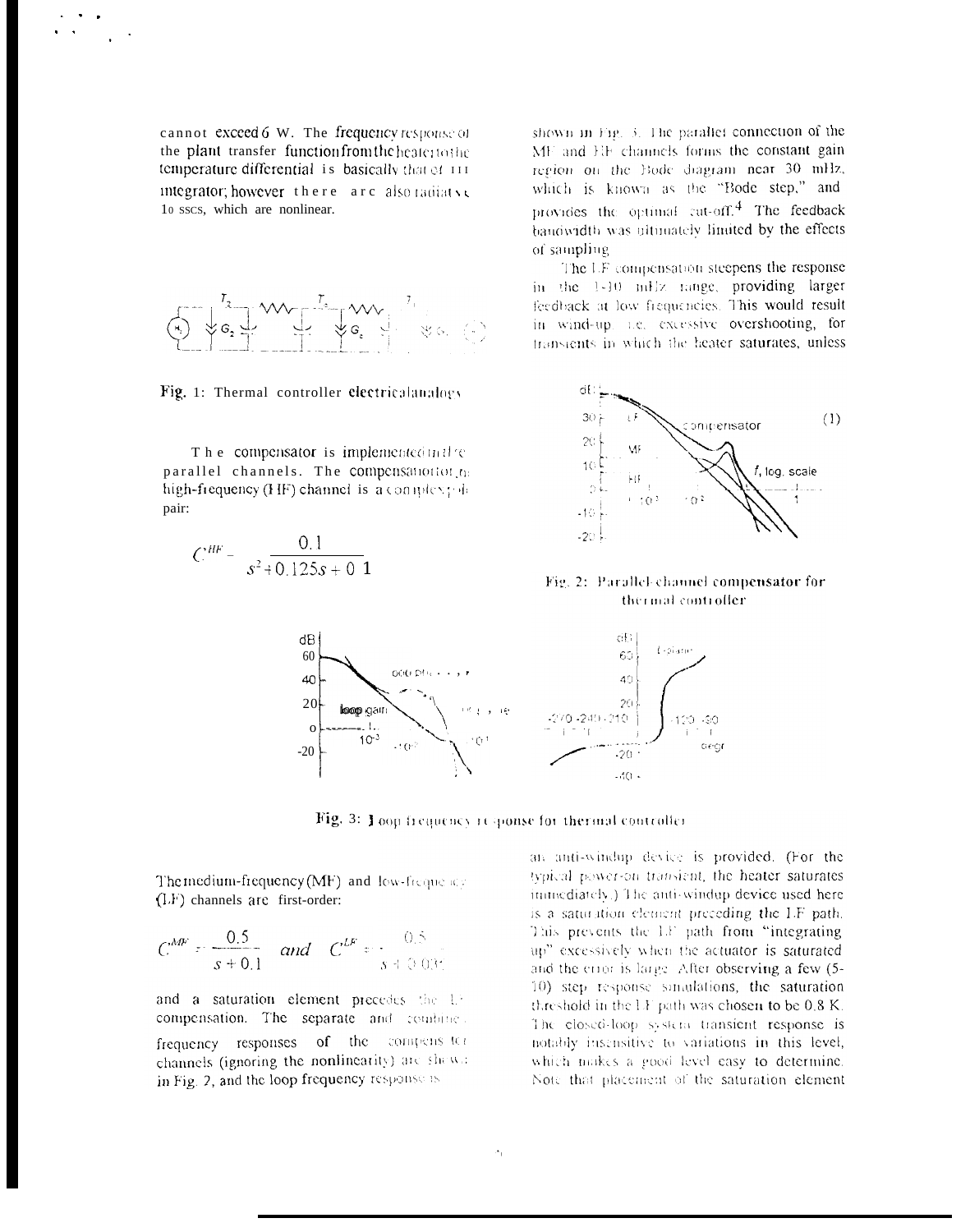*after* the LF compensation results in a patrolent with a windup error that is small but take, an excessive amount of time to decay. I ndustrial controllers, which often place the saturation link after the I-path, frequently use integrator reset features to overcome this problem

The power-on step response for the controller is shown in Fig. 4. The heater is saturated most of the time providing many time-optimal performance, anti-theoversnootis insignificant.



#### Fig. 4: Step response for thermal controller

PID controllers are also used for servos where the plant is essentially a  $d_{\text{OH}}$  de integrator. (This idealization is usuals complicated by nonlinear friction and/orload characteristics, and sometimes high-frequency structural resonance modes. ) At frequence. where the I-channel is dominant, the loop response has a steep slope of 3integrators and an anti-windup device is typically necessarto provide an acceptable response to large transients.

A related example are thruster controllers for spacecraft attitude control. The plantisess: to a pure double integrator, although there may be flex modes at high frequencies. The three sets are arranged so that they can be used to provel apositive or negative torque about Cichavis, but they are not throttled - the torque is cuthe positive or negative a fixed magnitude orzi-(similar to a 3-position relay.) These control  $\sim$ often do not include an I-channel (low frequency disturbances are almost nonesisted. but do use saturation in the P-channel which then considered to be the LF-channel 1hs avoids windup due to the extremeactured nonlinearity and the "extra"integrator.

With describing function (DF) method, the explanation for the windup phenomenongoesas follows. Actuator saturation reduces the loop

gain such that the crossover frequency is shifted  $\langle$  in  $\rangle$  minto the steep region which is dominated by the II channel 'i he phase lag here is excessive and the result is a sort of process instability. The anti-windup device works by reducing the gain of the 1 F channel at large signal levels This makes the frequency response more shallow, and thus restores (he phase lead, Interestingly, 1) Fanalysis dots not suggest anything about the placement of the nonlinearity before or after the linear compensation, despite the curious dependence of the observed transient response on this choice Not dots DF analysis enable the designer to quantify the trade-offs Which must be made in the choice of the saturation level As mentioned previously, this part of the designistically carried out using simulations or experiments, both of which can be expensive and time-consuming.

the introduction of  $\ln$ general, nonlinearities greatly expands the design space from the purelyline ir case, where the Bode integrallimitations forcetrade-offs between, for example, fast response to large errors and minimization of slcId>-slate error It is not obvious, however, which nonlinearities might be advantageous, and where in the control system architectu re they should be placed. The antiwindup devices are placed in the L F-channel, since it i.  $k$ now<sub>1</sub> th  $\mathbb{R}$  the combination of this channel'sfrequency response and the actuator saturation causes the undesirable overshooting. Many other atrangements can be useful f o r improving a system's performance beyond that achit vable by linear compensation. One of the more intuitively appealing 18 the acquisition and tracking architecture, where the control law is "syvitched" as the errorsignallevelchanges.

#### ACQUISE1 ION AND TRACKING SYSTEMS

Acquisition and tracking systems, like those used in homing missiles, are designed to operate in two modes: "acquisition mode" when the error is large and track mode" when the error -small Another example o f the 18 acquisition tracking type is a pointing control system for aspaceciall-mounted camera, in which a tapidreting emigration ver is followed by a slow-precise scantaing pattern to form a mosaic intage-When the error signal is in the acquisition regime, the controller should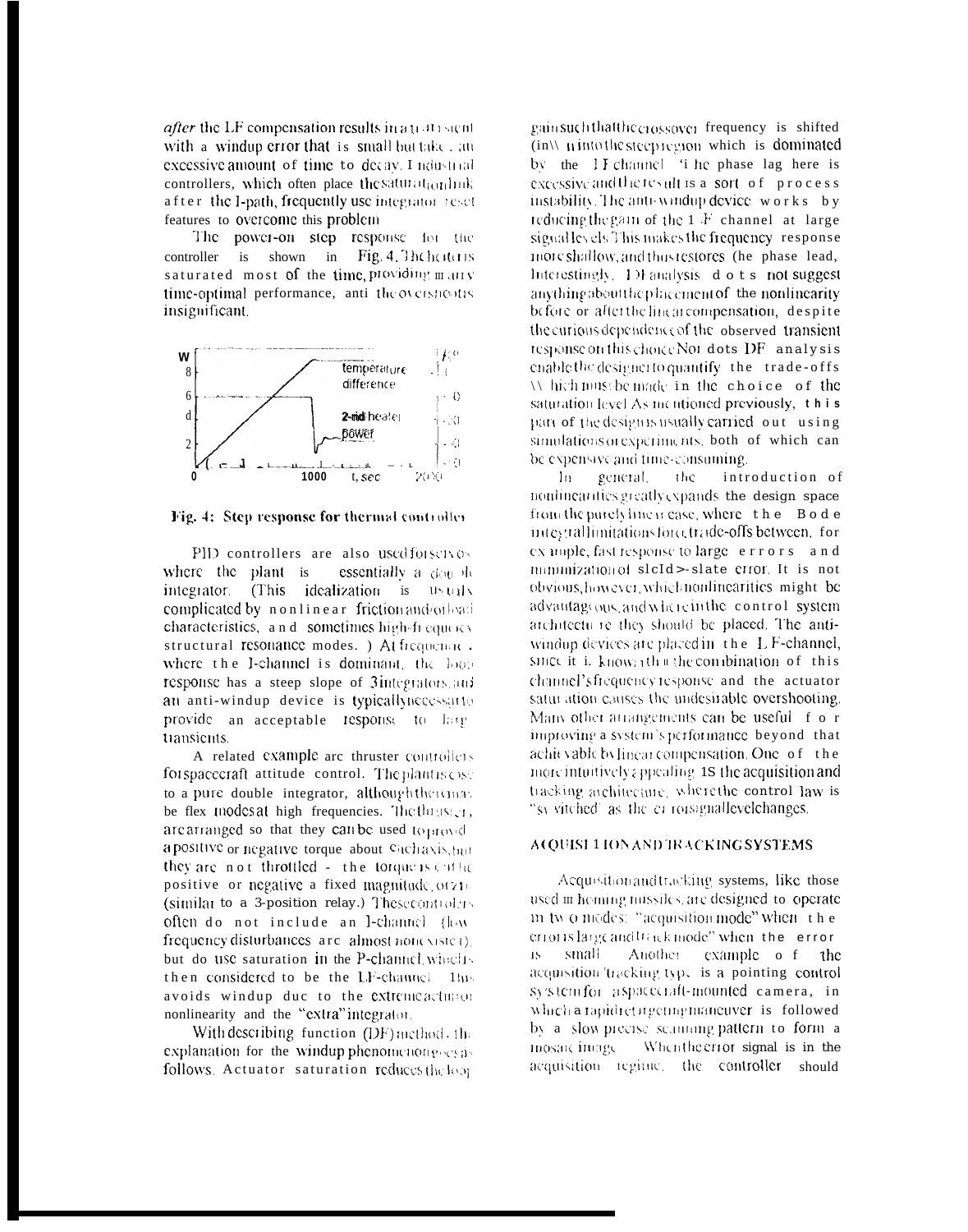respond as rapidly as possible, i.e.the feedback bandwidth should be as wide as possible 11 the acquisition mode it is not necessarythatthe feedback bevery large, since the cross 1;  $\psi$ . In the tracking regime, the feedbackbandwidth needs 10 be reduced to reduce the effects of sensor noise, but the value of the feedback should be made rather large to minimizeth. tracking error. The differing loop frequence, responses for the two modes are depicted in he- $5<sub>1</sub>$ 



## Fig. 5: Acquisition / track loop frequents responses

While the determination of the optimal frequency responses for the acquisition 1111 of and for the tracking mode is straightforward guaranteeing a smooth transition between  $11.$ two regimes can be difficult. First a criterion must be established for changing the control law. It is usually sufficient to alter the control law based on the amplitude of the criotsign, I alone, although clearly other informationmuld be factored in Second, it must be detert1111 col whether this change should be done abraptly by using a switch, or gradually soundhow, by blending the separate reponses (the saturation element in the  $LF$  path of the parallel-channel controllers discussed above is to provide this senof blending.)

Abrupt switching f r o m acquisition to tracking mode can generate largetransients in the output and error signals, The situation may be so bad that the target is de-acquited? conceptual solution is to smooththetransition so that intermediate frequency responses during the transition will look tike the dottedline in Fig. 5. If the frequency responses of the two

channels are blended with the relative weight being a function of the ctror signal amplitude, a statoth transition can be provided. 1 lowever, care must be taken to ensure that all of the intermediate combined frequency responses of the parallel c hannels ate acceptable. No intermediate response should be allowed which results in an unstable system, or even in a system with small stability margins, since it is kilo\\'11 that such systems have poles Close to /oaxis and therefore, produce excessively 1 a r g e transient responses '1 his is a problem more oftenthanone mightthuik. As an elsample, let the total loop response? be the weighted sum of the acquisition  $T_{\epsilon}$ , and tracking  $T_{\alpha}$  responses:

$$
T = (1 + k)T_{acq} + kT_{b-},
$$

and suppose that  $k$  smoothly varies from 0 to 1 as the transition from acquisition mode to track mode occurs. For a certain value of  $k$ , the gains in the two paths are equal at the frequency  $f_1$ indicated in Fig. 5. At this point the difference in phase between the two transfer functions exceeds 180°, and the result is that a zero of the total transfer function 7 moves into the right half-plane of s, and the system becomes unstable. The transicial generated while the system remains in this state can be big and disruptive, even causing the target to be lost. For this reason care should always be taken to provide a smooth transition.

The conditions for the parallel-channel transfer function  $W_1 + W_2$  to become nountinimum-phase (when each of the channels is minimum-phase) is illustrated in Fig. 6. When  $W_1$  is a low-pass, and  $W_2$  is a high pass, and the slopes of the gain responses are increased as shown in Fig.  $6(b)$ , then, the phase difference increases between the two channel transfer functions at frequency where the gains are equal. Therefore, from the vector addition of the two output signals, it is clear that zero transmission occurs when the phase difference is n. i.e. the root locus for the transfer function zero crosses the  $j\omega$ -axis as shown in Fig.  $6(c)$ . A general criterion is given in Ref. 4.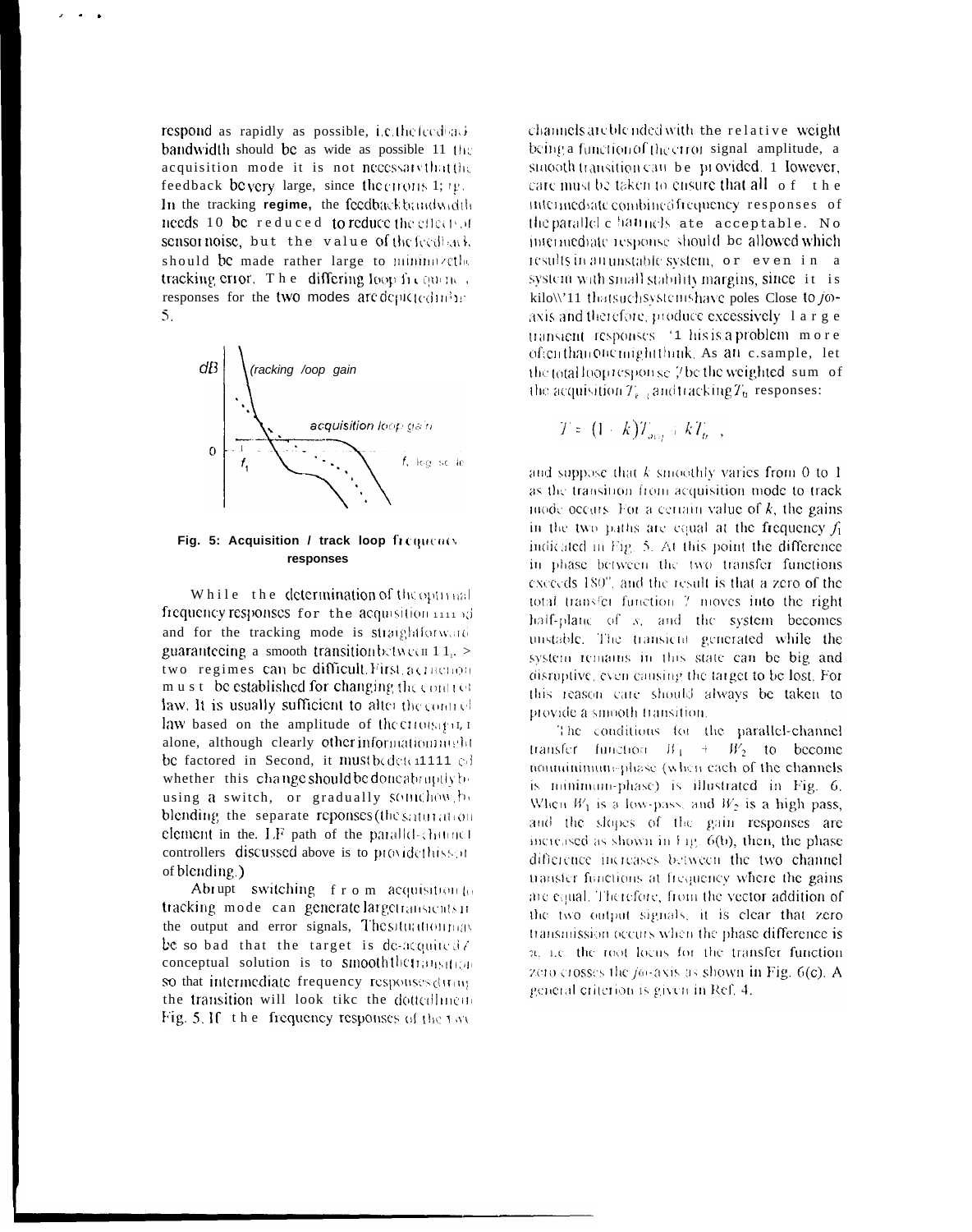

Fig. 6: Parallel channels with non-minimum phase shift

#### MULTI-WINDOW CONTROLLERS

In a PID controller with an autowarh p device, the error signal is filtered into difficult frequency channels, but the inputto (oroup): of) the LF channel is restricted to small amplitudes. In the acquisition and  $t_1$  at  $\pm$ controllers, the error signal amplitude is used to determine a weighted sum of differentfrequine. responses. A general view is  $10 \div 00$ : nonlinear compensators which patition the erior signal into "windows." The window divide the frequency spectrum (or, equivalently, time-response behavior) and the amphitute range, as depicted in Fig. 7, This architecturers referred to as "multi-window," and a g c = 1 number of useful nonlinear controlschemes can be cast in this form.



Fig. 7: The multi-window concept

The diagram in Fig. 7 is somewh n ambiguous since it does not indicate which the frequency selection or the amplitude selectors performed first, and the order dots matter ( the

a particular order is required. In audio systems, for example, the frequency selection must be done first to eliminate intermodulation. On the other hand, when designing nonlinear dynamic connensators to guarantee stability with Popov's method, the frequency selection should be done first so that the nonlinearity can be combined

with the actuator nonlinearity,  $\frac{4}{3}$  Fig. 8 shows two different types of architectures for multiwindow systems



Fig. 8: Multi-window architectures

ForaPID with anti-windup, the best choice depends on the sort of command the controller must respond to and also on the nature of the disturbances When the only command is a step, placing the saturation first will prevent the accomulation of integrated error that causes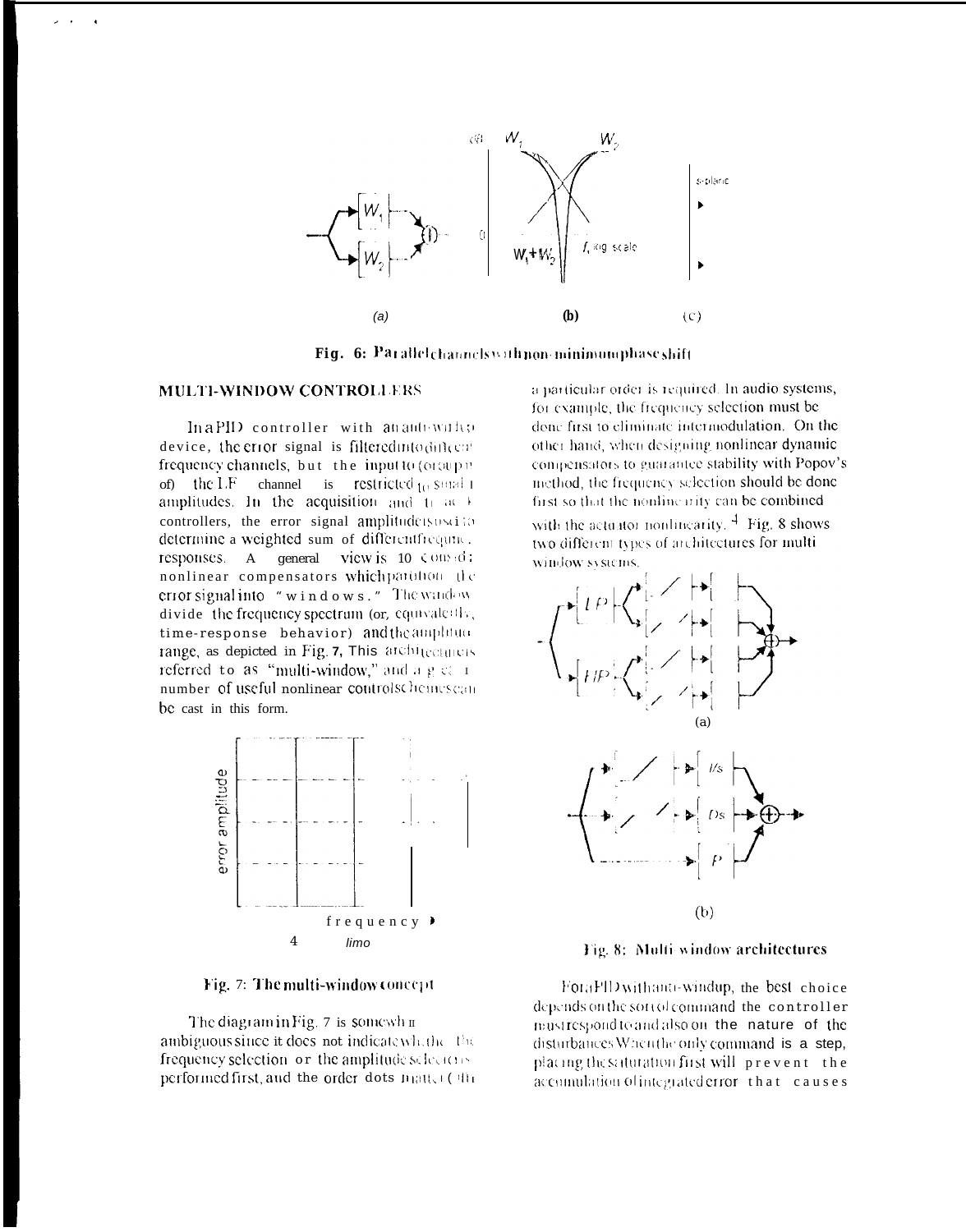windup. However, if there is large-amplitude short pulse-type random noise, and the inv frequency components of this noise me substantial, the integral term needs to be effective to reduce the "hang-off" criotinho output - but it is not if the peaks are being clipped by input saturation in the l-channel lin

which make the multi-window controller design easier than convention at fuzzy-logic systems.

The concept of a linear compensator does not usually applicate explicitly in fuzzy-logic controllers. Infact, one of the selling points of such controllers is that the user supposedly does not need 10 know anything about control



Fig. 9: Possible I-path in-plenten tations for anti-windup

this case it would be better to firsumocane pulses by using a low-pass filter, andcnmth: to clip them.

When the error signal can be arbitrary, the best per formance (in a minimax sense) ansent be provided by a combination of the two strategy. i.e. the saturation link could be sandwiched

between two low-pass filters. Here, two ephons exist: (a) half of an integration can be only b e f o r e the saturation, and then another h if afterwards; or (b) using two first-order in... one before the nonlinearity cutting of the highfrequencies using a single pole, and one afterwards cutting Off low-frequencies what zero at the same frequency as the pole, it to first link. These implementations are incident in Fig. 9. The pole / zero frequency cube adjusted as a single "knob. " But still counting the saturation level, two extraknobs: required compared to the linear PID controller (For the half-integrator version, there is a, one additional knob.)

#### **COMPARISON** TO FUZZY-1 OGIO **CONTROLLERS**

The multi-window archite cu ite is particularly convenient for enhancingacound system by using nonlinear ities. 1 he performant is often much better than what could be obtain a from a linear controller. The advantages of nonlinear control are also exploited byfuzz logic controllers, which are similar to moliwindow controllers in that nonlinearities as used to tailor the controller restwing characteristics for different signal levels. The e are several important differences howen 1, engineering. As an example, one of the rules in a fuzzy controller might be "if the error is large apply maximum torque to correct it." Except for the threshold, the linear information is disregarded. Many fuzzy controllers do compute derivatives of the output variable by backdifferencing, and this is recognized as first-order linear compensation. The fuzzy controller uses different laws for different combinations of the output and its rate estimate. Moving further in this direction is the "fuzzified" - PID controllet<sup>5</sup>,6</sup> which uses linear compensation of the error signal to generate three parallel channels, and then at lones fuzzy-logic in the low-trequency channe: which benefits m o s t from the introduction of nonlinearities. Obviously this sound approach does require some control caginecting knowledge, and also begins to resemble controllers with antiwindom devices that have been in use in industry for many years. A common selling point of fuzzy-logic controllers is that they can outperform linear controllers.<sup>5</sup> The comparison is inaporopriate since nonlinearities are routinely used with PID's to improve transient response and robustness. A more honest comparison was made in Ref. 6, which considered a fuzzy controller for a basch distillation column and concluded that the performance was about the same as a conventional PID with anti-windup.

There are several important differences between the design of multi-window controllers and the design of fuzzy-logic controllers:

For multi-window systems, there are large  $\mathbf{1}$ regimes of operation where the system can be considered to be linear. The classical